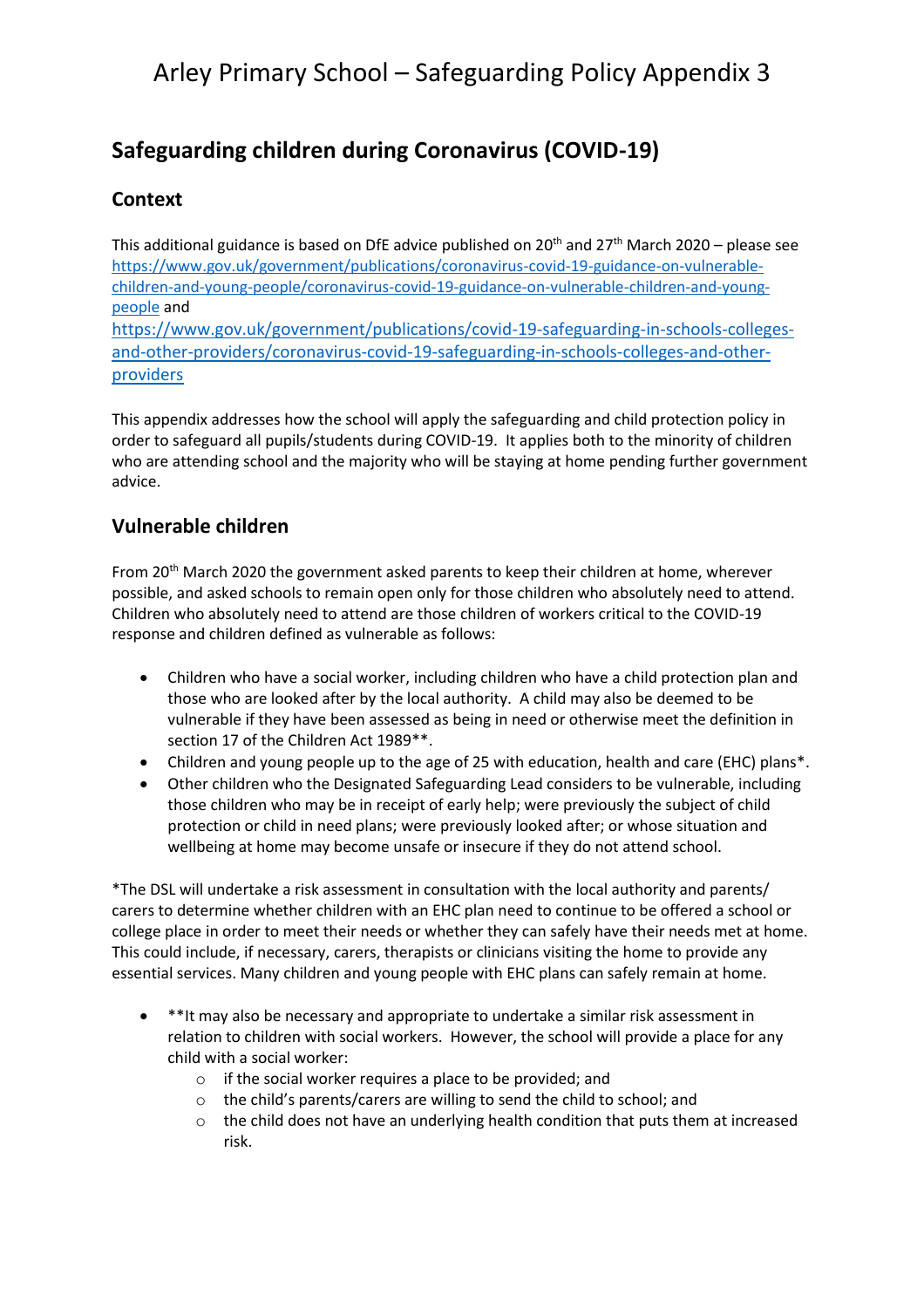In circumstances where the school considers a child to be vulnerable and eligible to attend school but a parent/carer does not want to bring their child to school, the DSL will explore the reasons for this directly with the parent/carer. If the child has a social worker, the DSL will liaise with the social worker and seek to involve them in the discussion with the child's parents/carers.

Where parents/carers are concerned about the risk of their child contracting COVID19, the DSL will discuss those anxieties with the parent/carer following the advice set out by Public Health England. If the child has a social worker, the DSL will liaise with the social worker and seek to involve them in the discussion with the child's parents/carers.

NB eligibility for free school meals in and of itself will not be the determining factor in assessing vulnerability for these purposes.

In line with advice from Warwickshire County Council, the school will create and maintain an up-todate register/database of all pupils/students who are considered vulnerable as above.

The register/database will contain the names and contact details of the child's parents/carers; other significant family members; social workers; family support workers; and any other key professionals including health professionals and youth justice workers. The register/database will be accessible to the designated safeguarding lead (DSL) and all deputy designated safeguarding leads including by secure access for DSLs who may need to self-isolate and/or work from home.

The school will assess the level of vulnerability of each pupil/student on the register/database using the RAG rating format as below. This will support the DSL to identify those children that need to be offered the opportunity to attend school (this must include all children with a social worker), those that can be supported by regular contact from a DSL and those whose attendance might be inconsistent and who may therefore need additional contact and support.

The RAG rating criteria are:

Red - most at risk of harm or neglect (will include all children subject of a child protection plan); and all children who are looked after

Amber - a moderate risk of harm, but with some protective factors (will include those with a Child in Need plan and/or being supported by a family support worker)

Green - some concerns or unmet needs; or have been red or amber and need monitoring.

Every child on the vulnerable children register/database will be allocated to a named DSL who will be responsible for ensuring that the identified level of support and contact is provided.

DSLs will record all contacts and outcomes with vulnerable children and their families in the usual way so that those records are visible to colleague DSLs and can be reviewed in regular DSL meetings.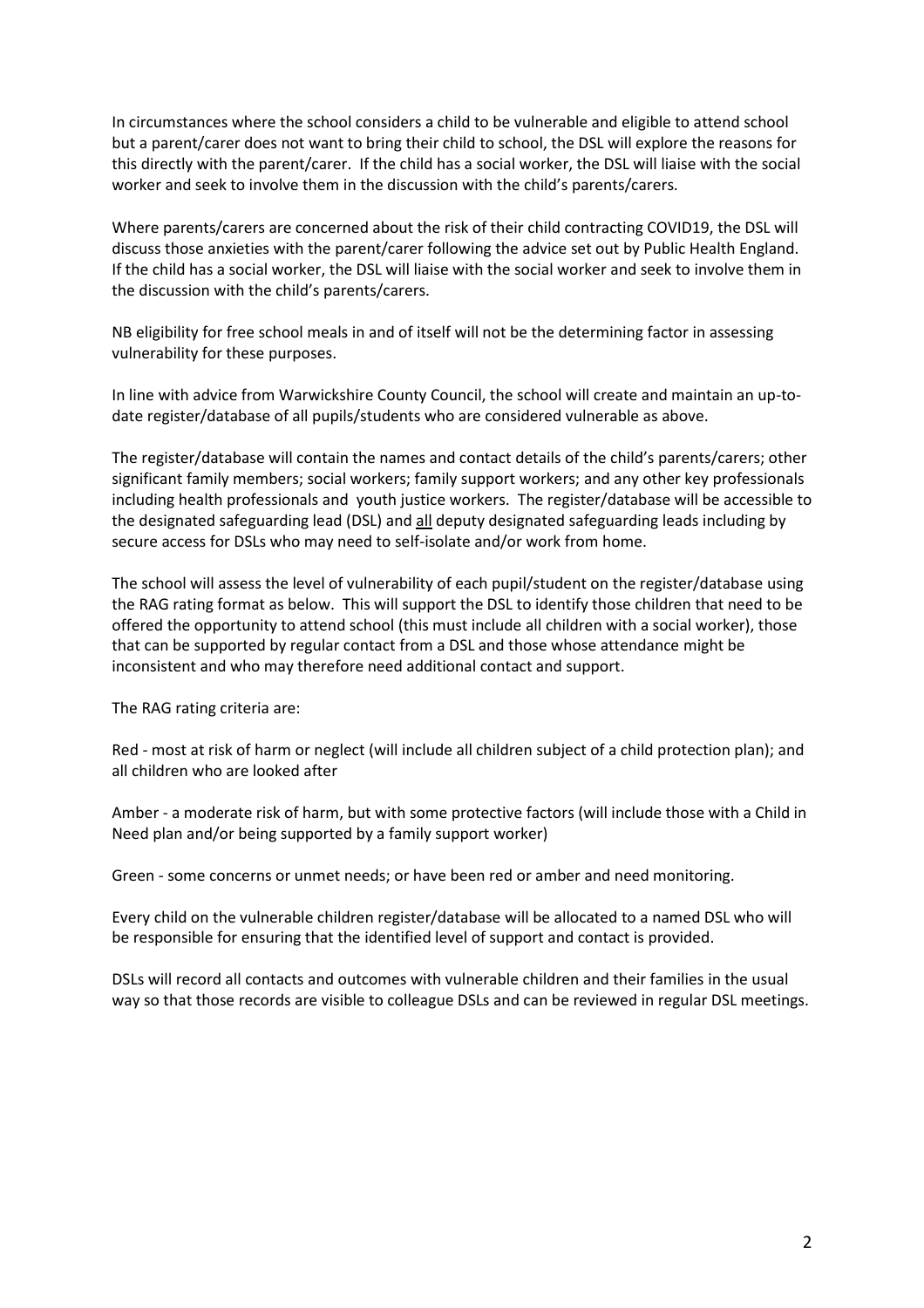## **Attendance monitoring**

If the school has any eligible children in attendance, the daily attendance sheet will be submitted to the DfE by 12 .00pm using the pro forma: [https://www.gov.uk/government/publications/coronavirus-covid-19-attendance-recording-for](https://www.gov.uk/government/publications/coronavirus-covid-19-attendance-recording-for-educational-settings)[educational-settings](https://www.gov.uk/government/publications/coronavirus-covid-19-attendance-recording-for-educational-settings)

If the school has closed, the return will be submitted once as required by the DfE.

For any child eligible to attend school who does not attend, the school will follow the normal absence management procedure. As a minimum, a text message will be sent home in relation to each eligible on each day of absence. If the DSL is concerned about the child's level of vulnerability, a decision will be made about whether a home visit is appropriate or if a phone call will suffice; and the necessary frequency of such contact for each day of absence

In relation to **all children subject of child protection plans and who are looked after** who do not attend school, the DSL or designated teacher for children who are looked after will **liaise closely with Children's Social Care**. A shared decision may be made that as long as one practitioner has seen the child, that will suffice as a safe and well check, but the DSL will log any such decision and all home visits undertaken.

In any event, **the social worker must be informed about any child subject of a child protection plan, child in need plan or who is looked after who does not attend school on the first and (subject to the agreement reached with the social worker) each subsequent day of absence**.

For each child identified as vulnerable but who the DSL considers can be safely cared for at home (NB this will not include any child with a child protection plan, child in need plan or who is looked after without written agreement with the child's social worker), the DSL will identify the nature and frequency of contact the child will need to reassure the DSL of their safety and wellbeing. This might include phone calls, text contact, Skype or home visits.

#### **Home visits**

Any home visit must be risk assessed. If agreed that a home visit is necessary, it should be undertaken by two members of staff.

It is unlikely that home visits will be frequent. If they are undertaken, they will subject of a risk assessment based on the following guidelines:

- (1) The DSL will speak to the child's parents/carers to establish whether any member of the household has symptoms of COVID-19; has been diagnosed; or is self-isolating.
- (2) Home visits will be undertaken by two members of staff, one of whom will be a DSL. NB It would be expected that any member of staff who has an underlying health condition/ vulnerability would be at home self-isolating. For the absence of doubt, no such member of staff will therefore undertake home visits.
- (3) The DSL will inform the parents/carers of the plan to undertake a home visit and that visiting staff will need to see and speak to the child through a window.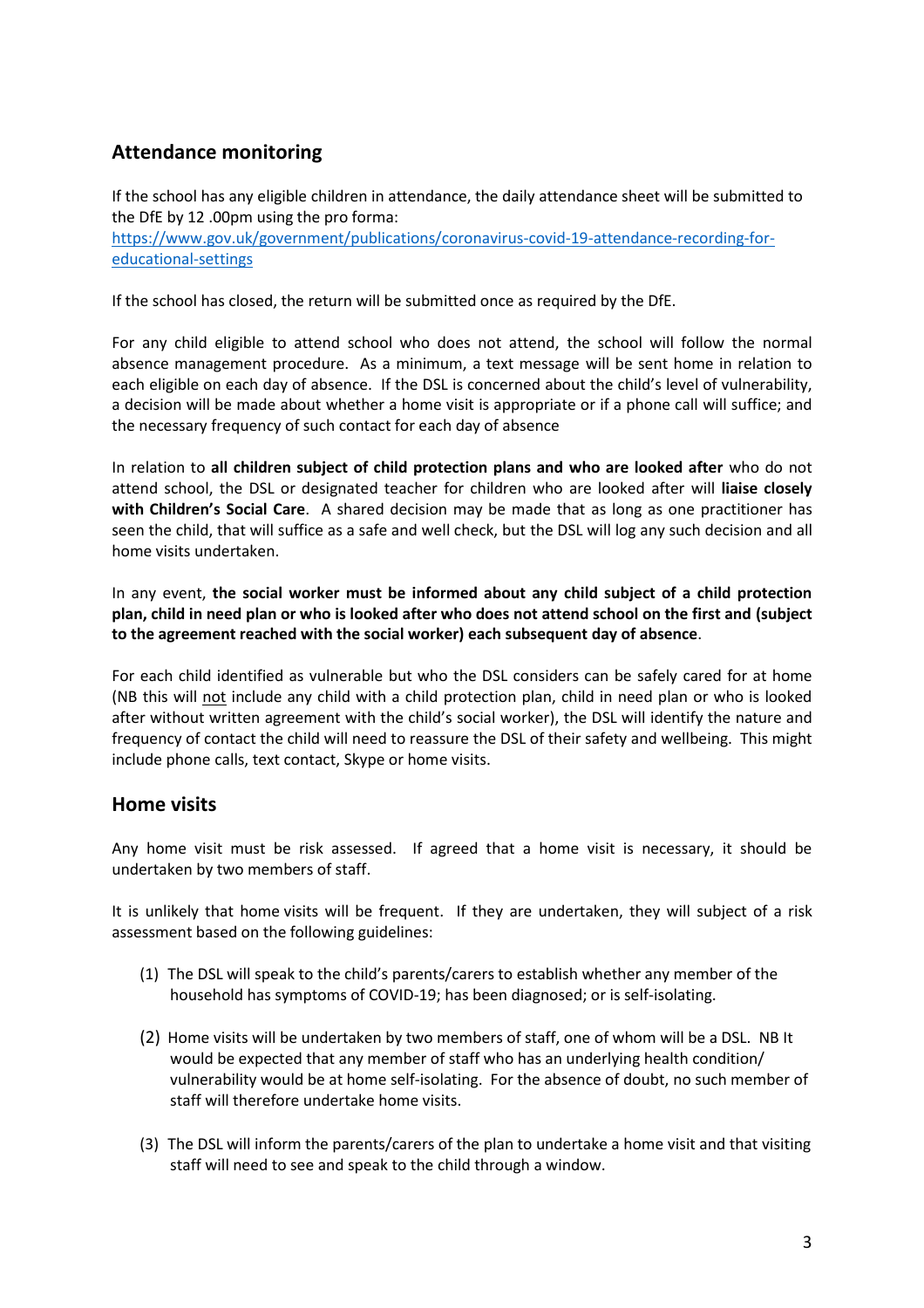- (4) Staff undertaking home visits must wear gloves and avoid contacting metal surfaces with their bare skin. They will knock on the door of the house with covered hands. After knocking on the door, they will step back from the door.
- (5) Visiting staff will ask to see and talk to the child through a window; and will aim to keep the conversation as upbeat and positive as possible.
- (6) Staff are advised not to enter households but simply to check that the child is well by a conversation through a window, maintaining the recommended social distance of 2 metres.
- (7) However, if undertaking a home visit, staff must actually see the child.

If a family is self-isolating and/or it is difficult/not appropriate to carry out a home visit subject to the risk assessment, the DSL will consider whether technology can be used to see the child, e.g. via Skype or other means of video chat. If carrying out Skype/video chat, this should be agreed with parents/carers prior to any call being made.

All school policies including the child protection, staff behaviour and ICT acceptable use policies must be followed at all times both in face to face and electronic communication with pupils and parents/carers. No staff member should use their own ICT or telephone equipment; or private message children; or video conference with a child directly other than via school-owned equipment subject to parental agreement as above.

Where concerns for a child at home reach the threshold for significant harm, a referral must be made to Children's Social Care/Police as per normal safeguarding procedures. For that reason, all DSLs must have access to MASH and other key agency phone numbers and children's details even when working from home.

## **Designated Safeguarding Lead (DSL)**

The DSL and Deputy DSLs are as named in the main policy; Mrs Kelly, Mrs Riley and Mrs Rathbone.

Wherever possible, the DSL or a deputy DSL will be available on site at all times the school is open. In the event that this is not possible (every effort will be made to ensure that such occasions are rare), the DSL or a deputy DSL will be readily accessible via telephone or online video contact, e.g. when working from home. All staff will be provided with contact details in order to be able to contact a DSL without any difficulty and will be informed about which members of the DSL team are available on each day that the school is open.

Where it is not possible for the DSL (or deputy) to be on site, a senior leader will always be present and will assume responsibility for co-ordinating safeguarding on site, always with ready telephone/ online access to the DSL as above.

All DSLs will have remote access to the register/database of all vulnerable children and other safeguarding records when working off site.

The DSL team will meet weekly to discuss the welfare and status of each child on the register/ database of vulnerable children.

The DSL team will liaise with MASH, Social Care, family support workers and other key safeguarding partners as normal, whether working in school or working remotely. When working from home,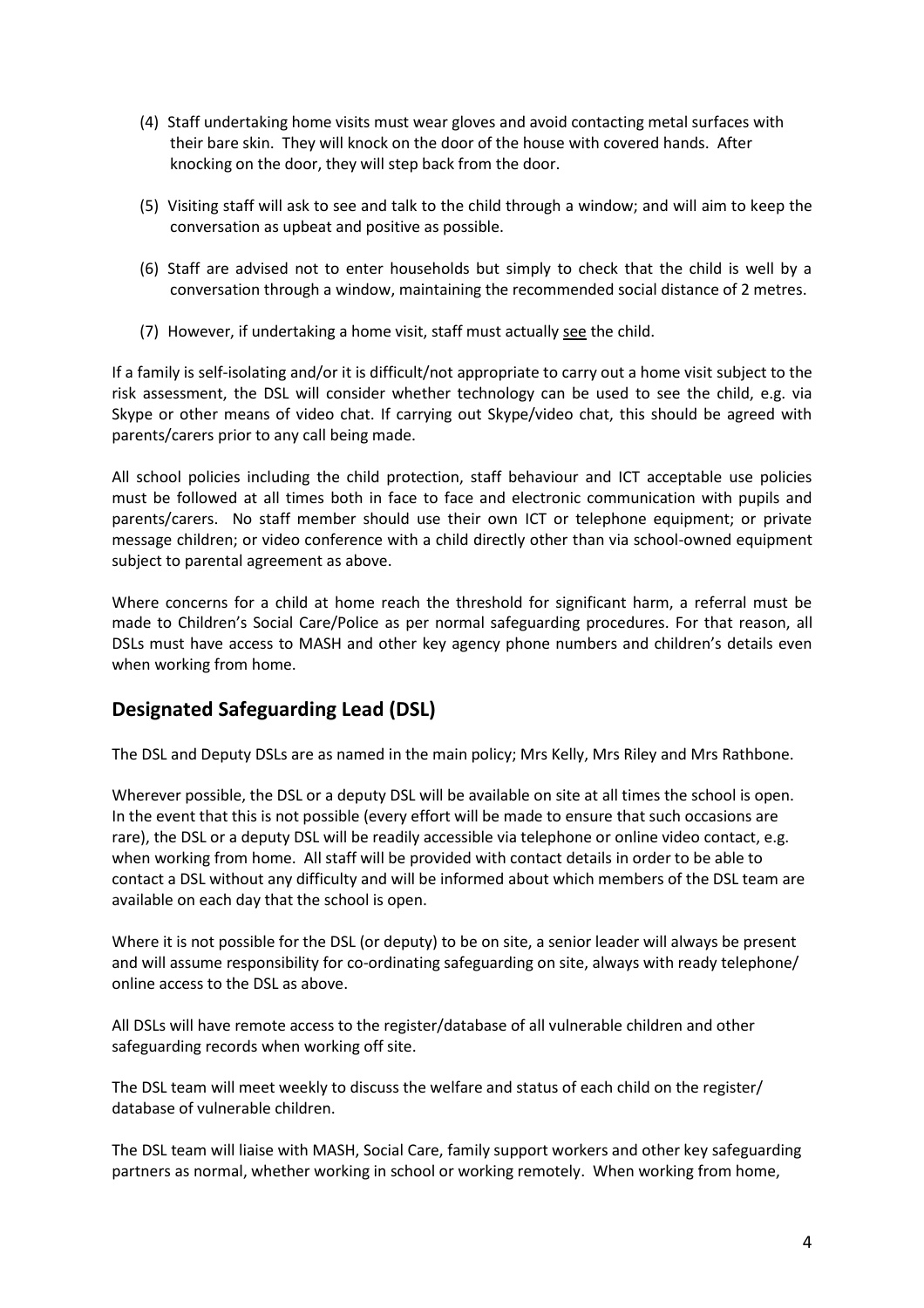DSLs will be accessible via access to their school Email account and should have use of a schoolowned mobile telephone, the number of which should be shared with colleague DSLs, partners and the Education Safeguarding service.

The DSL team will continue to attend – either in person or virtually – child protection conferences; core group meetings; strategy meetings; child in need meetings; children who are looked after reviews; and early help meetings.

If the school closes and pupils need to attend another school in accordance with local/hub arrangements, the school will maintain its overarching responsibility for safeguarding the child. The DSL will be responsible for liaising with the receiving school in order to share information from the register/database of vulnerable children and to advise the receiving school about how best to respond to new/emerging concerns. The DSL must be informed by the receiving school about any new incidents or concerns and agreement must be reached and recorded about whether the DSL or a DSL in the receiving school is best placed to discuss issues with parents/carers, contact social workers, make referrals etc.

#### **Reporting a concern**

All staff and volunteers continue to have a responsibility for safeguarding children and will report any safeguarding concerns about children to a DSL in the normal way as set out in the main policy.

Staff should have access to the normal safeguarding recording format (e.g. green forms) when working off site including when working from home.

Staff and volunteers are reminded of the need to report any concern immediately and without delay.

In the unlikely event that a member of staff cannot access the normal safeguarding recording format (whether green forms, or something else) remotely, they will contact the DSL via Email (cc to at least one other DSL and the headteacher) to inform them that they need to share a concern. This will ensure that the concern is received.

Where a member of staff or volunteer is concerned about the behaviour of an adult working with children in the school, they should inform the headteacher as normal using a yellow form. If the notification needs to be made when the reporting individual is offsite, this should be done verbally and followed up with an Email to the headteacher on the same working day.

As normal, any concerns about the headteacher should be reported to chair of governors.

#### **Safeguarding training and induction**

The DfE recognises that DSL training is very unlikely to take place whilst the threat of the COVID-19 virus remains and government guidance in relation to large gatherings and social distancing is relaxed.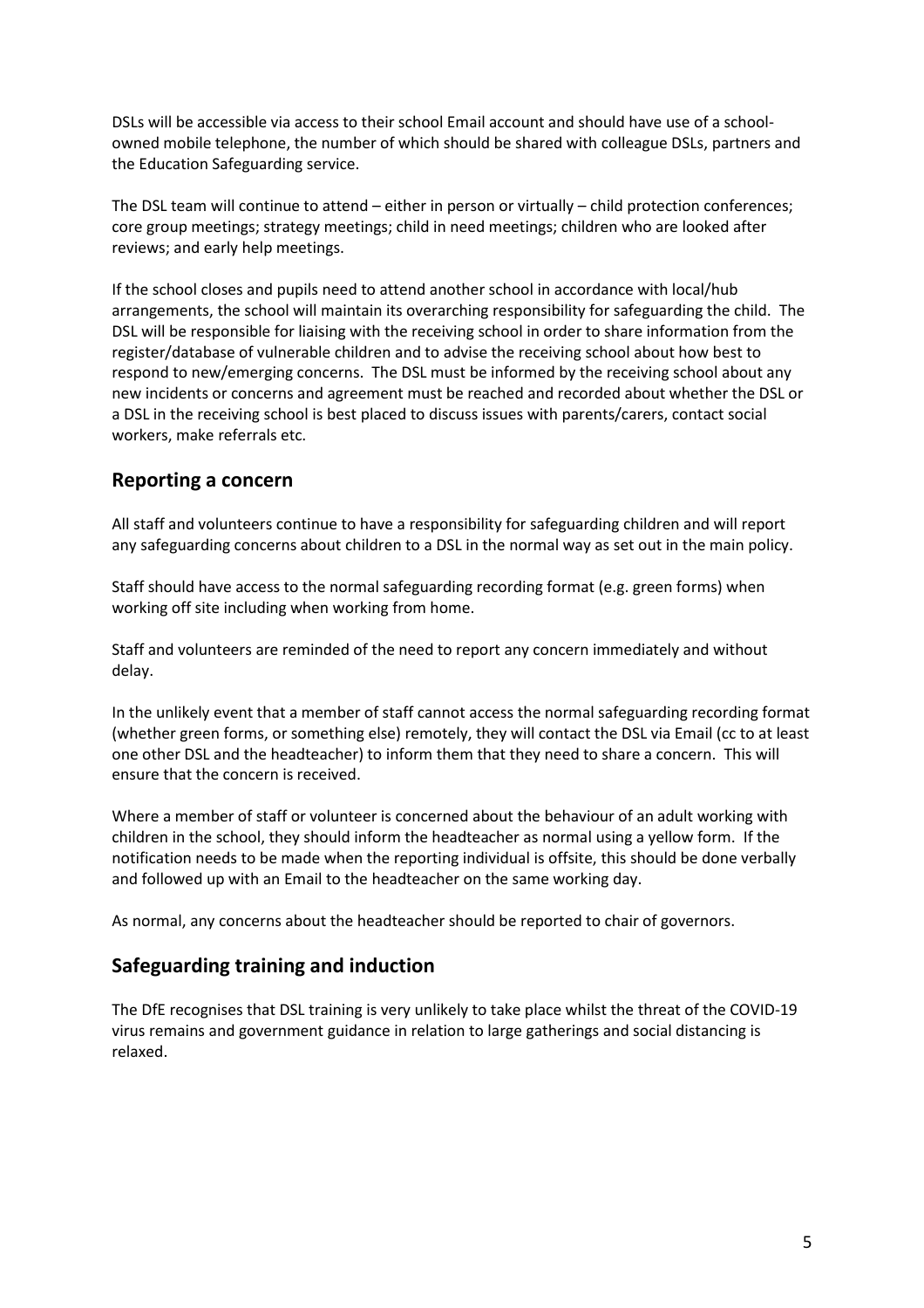DfE guidance states that for the period COVID-19 measures are in place, a DSL (or deputy) who has been trained will continue to be classed as a trained DSL (or deputy) even if they miss their refresher training.

The DSL will communicate any new or revised safeguarding advice, guidance, requirements, arrangements or information in writing to all staff and volunteers.

Where new staff or volunteers are recruited, they will continue to be provided with a safeguarding induction.

If adults from another school or setting are redeployed to work at the school during the COVID-19 virus, the school will take into account DfE supplementary guidance and will accept portability of pre-employment checks as long as the current employer confirms in writing that:

- the individual has been subject to an enhanced DBS and children's Barred List check; and
- there are no known concerns about the individual's suitability to work with children; and
- there is no ongoing disciplinary investigation relating to that individual

Upon arrival, all such redeployed staff will be given a copy of the school's safeguarding and child protection policy, staff behaviour (code of conduct) policy, behaviour policy, the school's safeguarding recording and reporting procedures and confirmation of DSL details and arrangements.

#### **Safer recruitment/volunteers and movement of staff**

The school will maintain its commitment to ensuring that only suitable people are given opportunities to work with children at the school. Any recruitment during COVID-19 will therefore be undertaken following the normal safer recruitment processes subject to the school's policy, local authority guidance and advice and Part 3 of *Keeping Children Safe in Education (DfE 2019) [KCSiE]*.

Safer recruitment principles also apply to the recruitment of volunteers, subject to *KCSiE*.

Whilst acknowledging the challenge of the current national emergency, it is essential from a safeguarding perspective that the school is aware, on any given day, which staff/volunteers are in the school and that appropriate checks have been carried out, especially for anyone engaging in Regulated Activity. As such, the school will continue to maintain the single central record as outlined in *KCSiE*.

## **Online safety**

The school is committed as always to providing children with a safe environment in which to learn. That includes online learning. The online filtering (in relation to school-owned devices) and monitoring systems will be in operation as normal. The school is unable to filter activity on devices not owned by the school. Parents may find it useful to refer to <https://www.internetmatters.org/blog/parental-controls/broadband-mobile/>for guidance on putting some restrictions in place to keep children safe.

Where pupils/students are using ICT equipment in school, appropriate supervision will be in place as normal.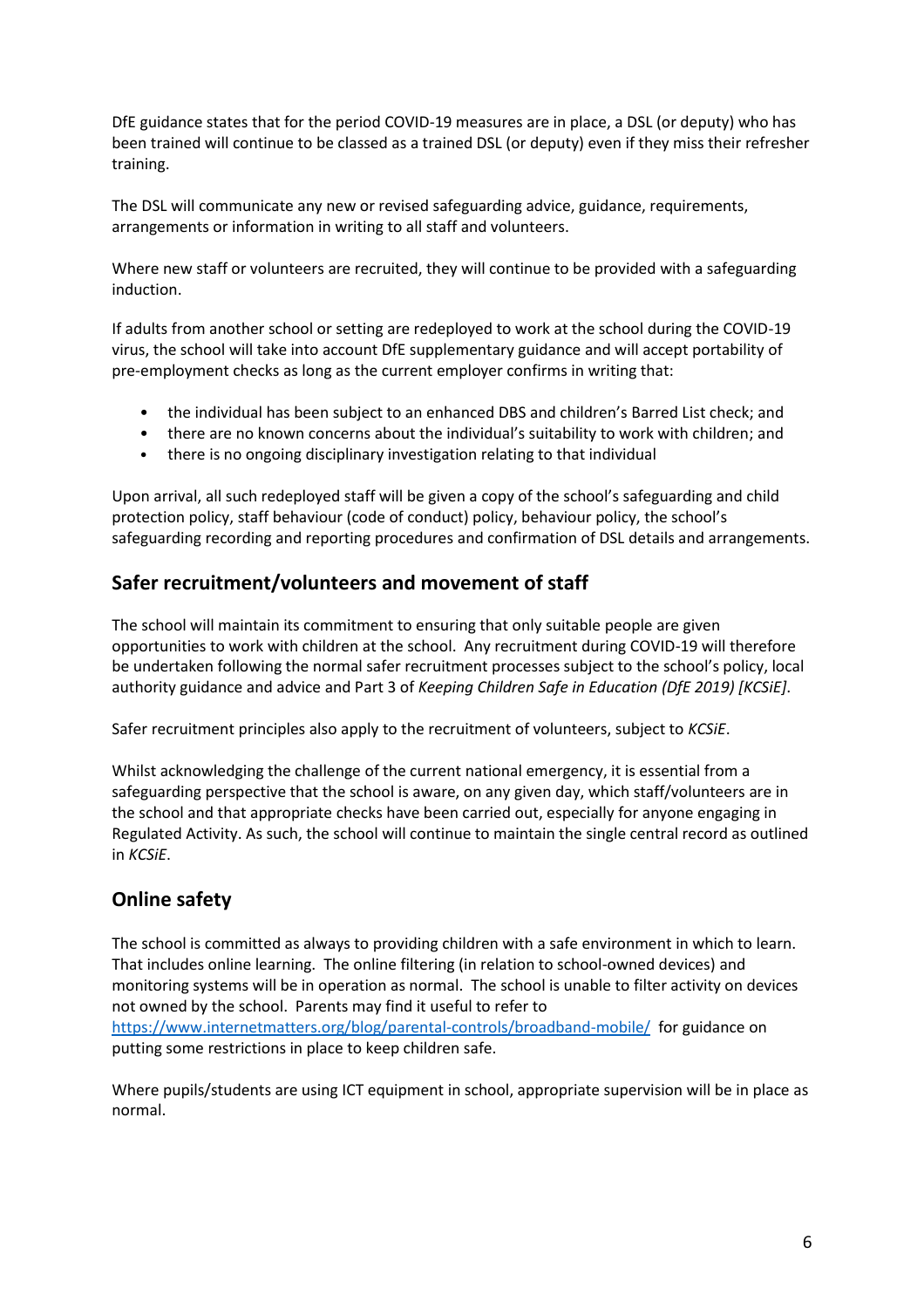## **Children and online safety away from school and college**

As above, all online lessons should be delivered by school staff in accordance with the school's safeguarding and child protection, staff behaviour (code of conduct) and acceptable use of ICT policies.

The school will take account of guidance from DfE in relation to the planning and delivery of online learning when it is issued; as well as nationally recognised guidance including *[guidance](https://swgfl.org.uk/resources/safe-remote-learning/) from the UK* Safer Internet Centre on safe remote [learning](https://swgfl.org.uk/resources/safe-remote-learning/) and London Grid for [Learning](https://static.lgfl.net/LgflNet/downloads/digisafe/Safe-Lessons-by-Video-and-Livestream.pdf) on the use of videos and *[livestreaming.](https://static.lgfl.net/LgflNet/downloads/digisafe/Safe-Lessons-by-Video-and-Livestream.pdf)*

Staff will always use school/service owned technology and accounts for the delivery of remote lessons/tutorials. Where possible, applications that facilitate the recording of lessons will be used. School leaders will randomly sample recorded lessons in order to safeguard pupils/students and staff and to ensure that policies are being followed.

If staff need to deliver lessons/tutorials on a one-to-one basis or communicate with vulnerable children who are not attending school via video chat, they will speak to parents/carers before lessons commence and at the end of lessons before logging off.

The school will request and obtain written consent from parents/carers before staff communicate with children online.

It is important that all staff who interact with children, including online, continue to look out for signs that a child may be at risk, distressed for some reason or vulnerable in some other way; and report and record that following normal safeguarding procedures. All such concerns must be brought to the attention of a DSL and dealt with by a DSL as per the main policy in the normal way.

The school will ensure that online learning tools and systems are used in line with privacy and data protection/GDPR requirements.

Below are other issues that staff need to take into account when delivering virtual lessons, especially where webcams are involved:

- Staff and children must wear suitable clothing, as should anyone else in the household.
- Any computers used should be in appropriate areas, for example, not in bedrooms; and the background should be blurred.
- The live class should be recorded so that if any issues were to arise, the video can be reviewed.
- Live classes should be kept to a reasonable length of time, or the streaming may prevent the family 'getting on' with their day.
- Language must be professional and appropriate, including that used by any family members in the background.
- Staff must only use platforms specified by senior managers and approved by the school's ICT manager/co-ordinator for communication with pupils/students
- Staff should record the length, time, date and attendance of any sessions held.

The school recognises that school is a protective factor for children and young people and that the extraordinary circumstances created by the COVID-19 virus may well affect the mental health of some pupils/students and/or their parents/carers.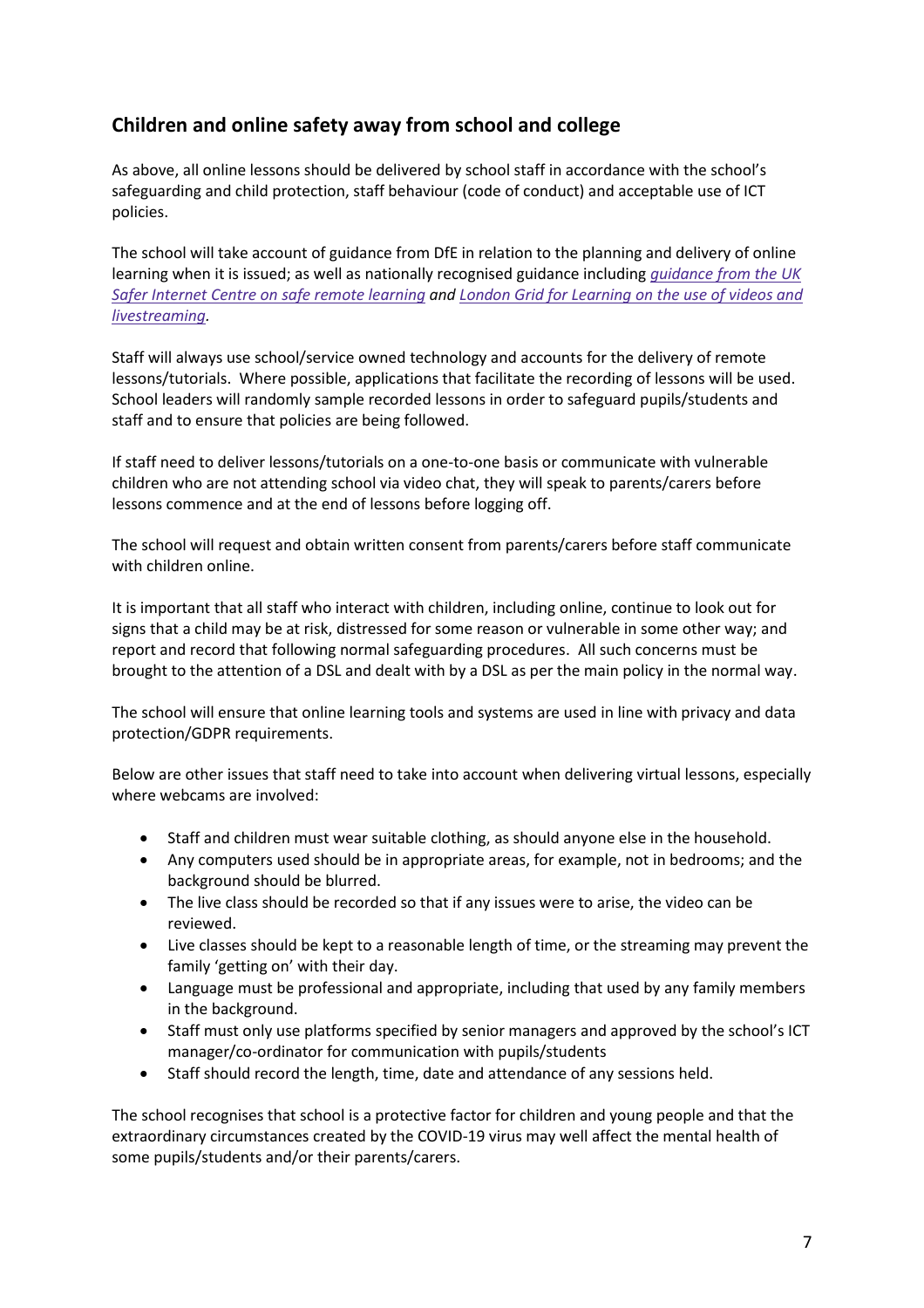All staff will maintain as awareness of those issues in communications with children and their parents/carers including when setting expectations of pupils' work when they are at home.

### **Supporting children not in school**

Any child on the school's register/database of vulnerable children who it has been decided does not need to attend school; cannot attend school due to a risk to their own health or the health of another member of their household; or whose parents/carers are unwilling to send them to school will have an identified plan of support that will be overseen by a named DSL and recorded on the child's safeguarding file.

The plan will include regular communication with the child's named social worker or family support worker where there is one. A record of all communications\* with the child, parents/carers and practitioners in partner agencies will be made on the child's safeguarding file (\*including telephone calls, Emails, other online communication, video conversations and virtual meetings).

The school will work closely with all stakeholders to maximise the effectiveness of any communication plan in order to safeguard the child.

This plan must be reviewed regularly (at least once per week) by the allocated DSL in discussion with at least one other member of the DSL team, using regular/planned DSL team meetings as appropriate.

The school will continue to share safeguarding messages on its website, social media pages and via newsletters.

## **Supporting children in school**

The school will continue to be a safe space for all children who attend during the COVID-19 virus. Whenever the school is open and to maximise safety, the headteacher will ensure that appropriate numbers of staff are on site and that staff to pupil ratio numbers are appropriate.

The school will ensure that government guidance for education and childcare settings in respect of social distancing and advice from Public Health England in respect of handwashing and other protective measures to limit the risk of spreading COVID19 is followed regularly and robustly.

All children attending school will be provided with appropriate emotional support, bespoke to their needs, assessed vulnerability and circumstances.

Where the school has concerns about the availability of critical staff to work in school – particularly members of the DSL team, SENCo, designated teacher for children who are looked after and first aiders – those concerns will be raised with the Chair of Governors and LA without delay.